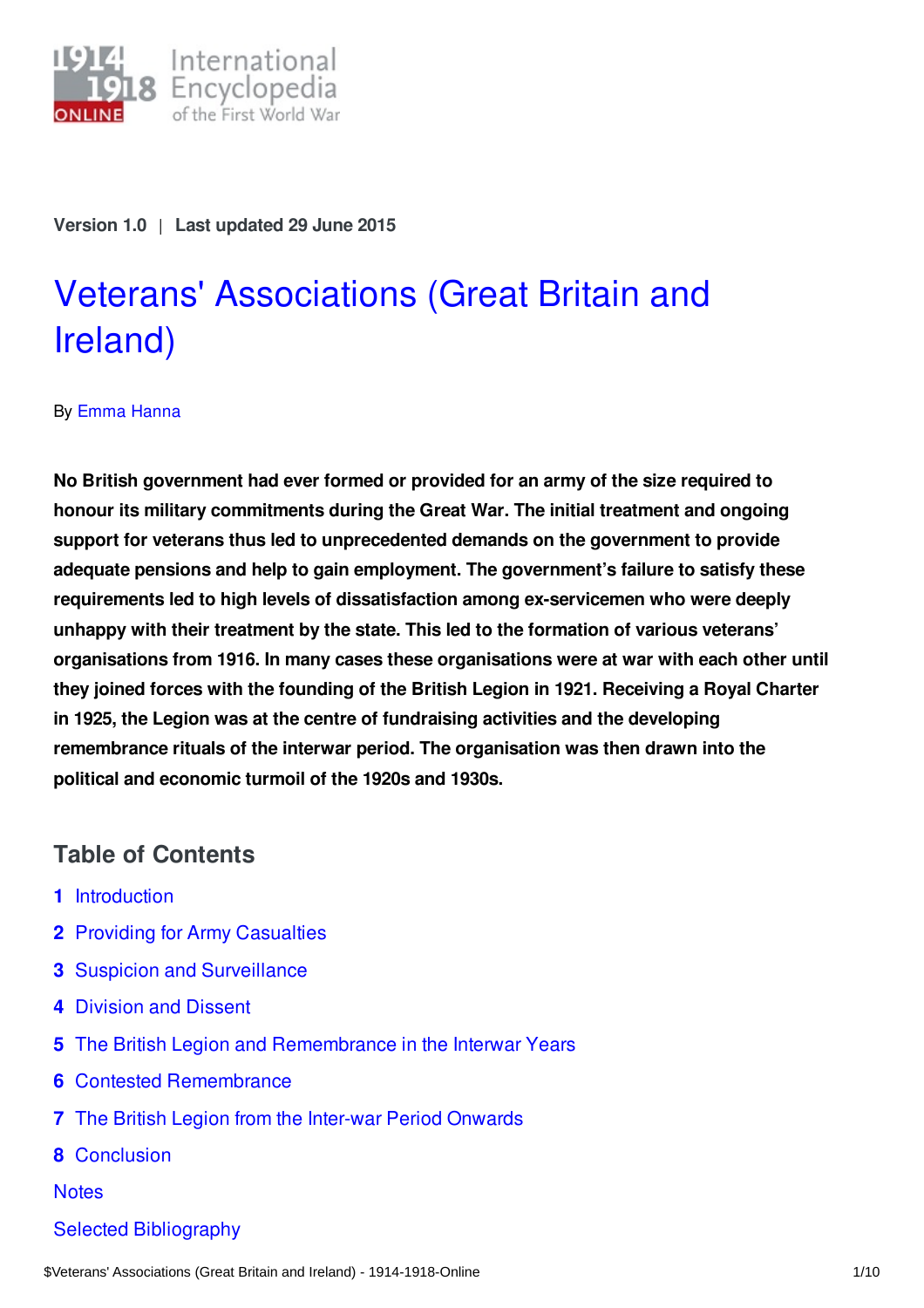# <span id="page-1-0"></span>**Introduction**

Britain had never before attempted to build and provide for an army of the size of the volunteer force which was rallied in the first sixteen months of the war. By 1916 it had become clear that the British [government](/article/governments_parliaments_and_parties_great_britain_and_ireland) was ill-equipped to deal with the number of casualties returning from the [Western](/article/western_front) Front. There was little provision to help ex-servicemen return to civilian life or to rehabilitate disabled men via training and employment. The new citizen army expected better care and, when the Military Service Act was passed in January 1916, the state was perceived to have assumed the role of caring for men who had served "King and Country," although it took some time for the government to accept this responsibility. The Liberal MP James M. Hogge [\(1873-1928\)](/index/names/1041362420) was the driving force behind improving pay and conditions for men serving in the forces. He had already been instrumental in pushing for the Civil Liberties Act (1915) which stipulated that any debts incurred by servicemen whose army pay was below their civilian wage should be settled by the state. Using his advice column in the *Edinburgh Evening News*, Hogge went on to argue that the introduction of conscription invested the state with moral and legal obligations to care for servicemen on their return. Hogge also campaigned for ex-servicemen's pensions. In January 1916 he declined a junior post in the newly established Ministry of Pensions and instead formed the Naval and Military War Pensions League. The aims of the League included eradicating inequalities in the granting and administration of war pensions, acting as a central point for the organisation of ex-servicemen and their dependents, and protecting and representing veterans' interests in parliament. However, the League was not widely supported. Hogge's radical politics, particularly his support for Scottish [nationalism](/article/nationalism), had made him unpopular, as had his opposition to conscription and his open association with [Conscientious](/article/conscientious_objectors) Objectors. There were also concerns that veterans might mobilise themselves en masse and potentially become a threat to the social order.<sup>[\[1\]](#page-8-2)</sup> Yet, by founding the Naval and Military War Pensions League, Hogge set the pattern for organised ex-servicemen's activities.

# <span id="page-1-2"></span><span id="page-1-1"></span>**Providing for Army Casualties**

Throughout 1917 Hogge established new branches of the League across the United Kingdom. He maintained that veterans should not be regarded as charity cases who would be forced to rely on patchy local philanthropy and inadequate royal warrants and he continued to put pressure on the government in parliament. When members of the League demonstrated against the Military Service (Review of Exceptions) Act (1917), which planned to recall all men under the age of thirty-one even if they had already served and had been injured, a group of the League members from London's East End established the National Federation of Discharged and Demobilised Sailors and Soldiers. They continued to oppose the Exceptions Act with the call of "every man once before any man twice." Veterans' pressure on the government increased further at the Abercromby constituency by-election in June 1917 when Frank Hughes, a disabled former private soldier, stood as a candidate for the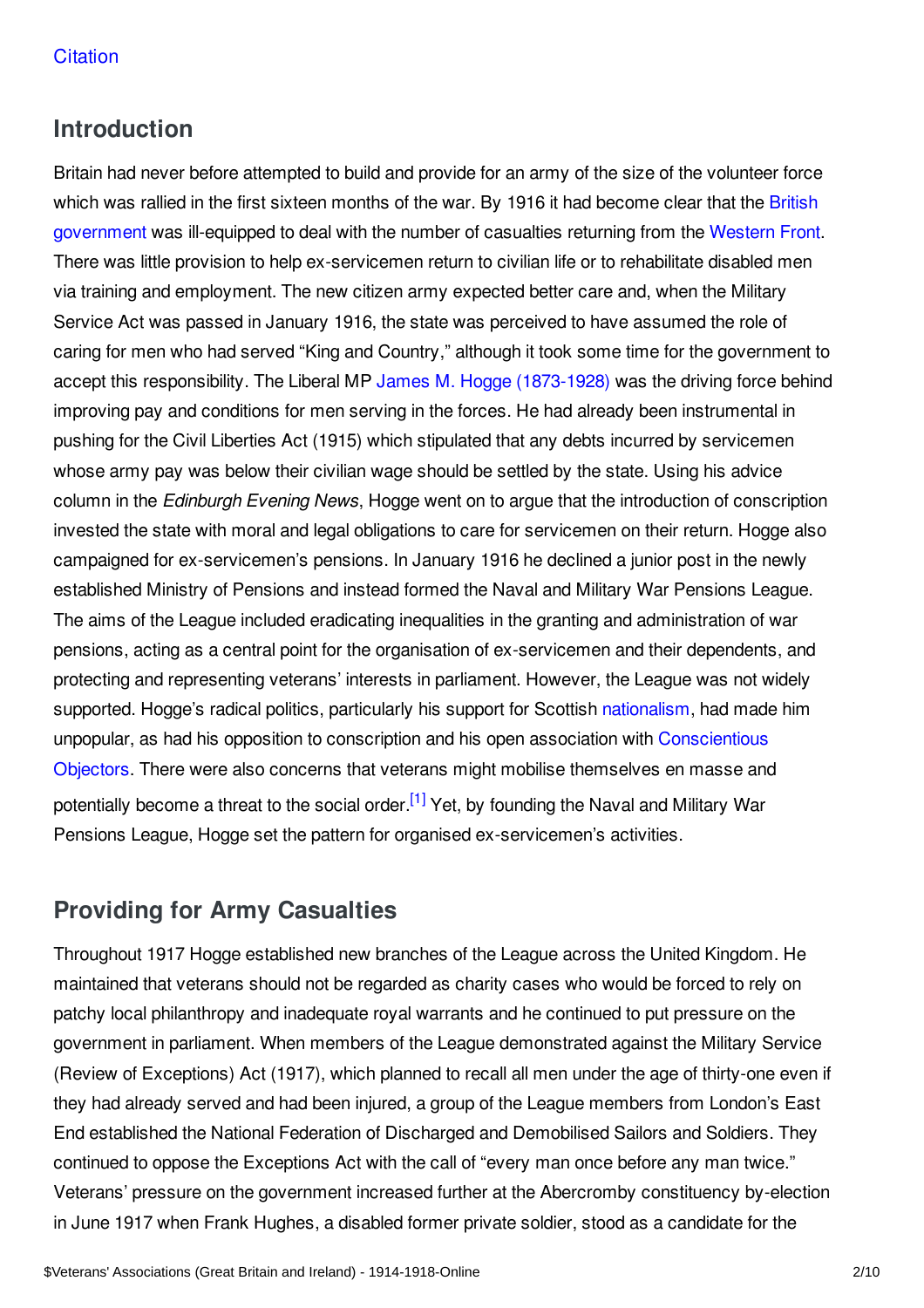National Federation of Discharged and Demobilised Sailors and Soldiers against Edward Stanely, Lord Stanley (1894-1938), the son of Edward Stanley, Lord Derby [\(1865-1948\),](/index/names/1072576163) the new Secretary of State for War. Although Hughes lost the election it forced the government to review the Exceptions Act. As a result of the inquiry the medical review boards and examinations were removed from the War Office and placed under the control of civilian committees. The Federation developed into a significant organisation, but concerns grew about the existence of concentrated groups of disgruntled ex-servicemen. Shortly after the Abercromby election, Lord Derby established a group called Comrades of the Great War with the support of parliament and the Army Council. As the Comrades sought to attract members and patrons from more privileged classes, it stood in opposition to the Federation and the Association, both of which had a more egalitarian outlook. While the former advocated a paternalistic approach to ex-servicemen, the latter groups wanted to address the issue of veterans' rights and place their grievances before the public and parliament.

<span id="page-2-1"></span>These [developments](/index/names/124395600) attracted the attention of other public figures, most notably Horatio Bottomley (1860-1933), publisher of the populist national weekly *John Bull*, and the former naval officer and Independent MP Noel [Pemberton-Billing](/index/names/121793133) (1881-1948). Bottomley had already antagonised the government and the War Office by publishing numerous criticisms of the neglect of British servicemen and their families. In 1917 he continued to publicise himself as "the servicemen's friend," printing articles critical of the Comrades which claimed that they were "the vehicles of a plot by privileged classes to undermine pressure tactics employed by the Federation."<sup>[\[2\]](#page-8-3)</sup> Bottomley approached Hogge with an offer of an annuity of £2,000 to the Federation, but the money was returned three months later when the working relationship between the two men ended acrimoniously. In 1917 Pemberton-Billing established the Vigilante Society, the declared aim of which was to raise moral standards in public life. He believed that the veterans' movement was a powerful force which should be harnessed to improve British society and it was with this in mind that he founded the Silver Badge Party (SBP) in the summer of 1918. The outlook of the SBP was similar to that of the Vigilante Society: "conservative, imperialist and anti-semitic."<sup>[\[3\]](#page-8-4)</sup>

## <span id="page-2-2"></span><span id="page-2-0"></span>**Suspicion and Surveillance**

In the immediate post-war period, political activism of any type aroused government suspicions. Reflecting concerns that veterans' groups were being infiltrated by enemies of the state, a range of potential dissidents – including German spies, Bolshevik sympathisers, Independent Labour Party members critical of the war effort, and anti-conscriptionists – were placed under surveillance by the Special Intelligence Branch of the Home Office in 1918. By the summer of 1918, the Association planned to field up to fifty candidates in the general election due to take place later that year. Only one of these candidates was voted into parliament, showing that the electorate preferred post-war unity over special interest parties.

However, after the Armistice, problems with demobilisation resulted in violent unrest and throughout 1919 there was a series of "Khaki Riots," with the most serious disturbances occurring in June 1919.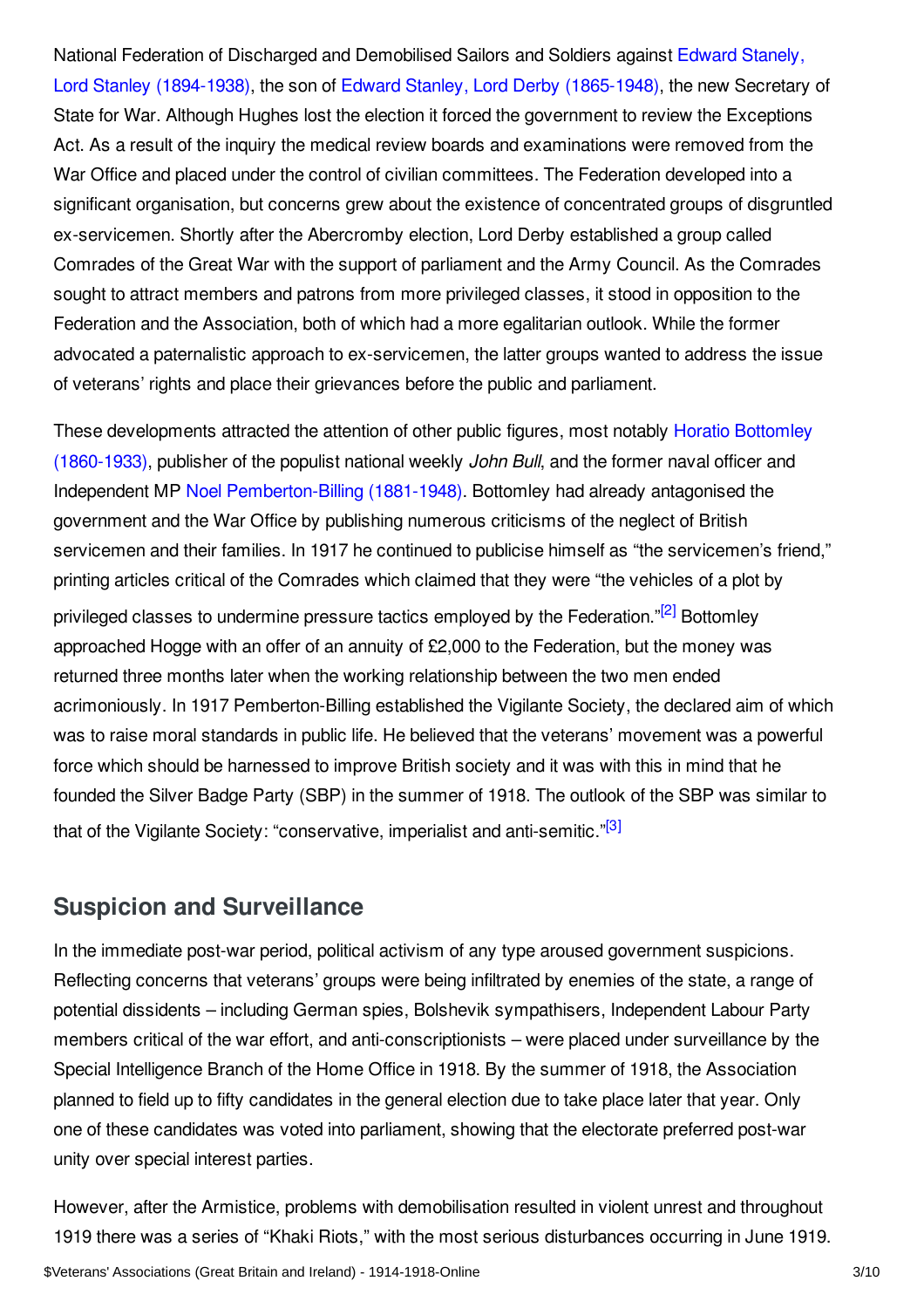It was estimated that up to 300,000 veterans were receiving [unemployment](/index/names/118573675) payments and, as David Lloyd George's (1863-1945) plans to allow veterans to rent small farms failed, over 42,000 ex-servicemen emigrated to [Canada](/article/canada) and [Australia](/article/australia). Widespread disillusionment among veterans acted as a catalyst for the founding of new groups. The Soldiers', Sailor's and Airmen's Union, which advocated that men who had volunteered for service under the Derby Scheme should demobilise themselves by 11 May 1919, aligned themselves with the more radical fringe of the Federation to form the National Union of Ex-Servicemen (NUX), who wanted to join with the Labour Party and commit their organisation to social improvement for all sections of British society. An International Union of Ex-Servicemen (IUX) was formed by dissident Federation members in Glasgow and received support from political activists such as Sylvia Pankhurst [\(1882-1960\)](/index/names/118874675) and the Scottish revolutionary John Maclean [\(1879-1923\)](/index/names/170101916). The most radical of all the veterans' groups, the aim of the IUX was to overthrow the capitalist system.

## <span id="page-3-0"></span>**Division and Dissent**

Post-Armistice organisations like the Soldiers', Sailor's and Airmen's Union and the National Union of Ex-Servicemen felt that groups like the Federation, which were founded during the war, had not been effective in pressing for a new social order. There were also tensions within these organisations, particularly the Comrades, whose members began to challenge the authority of their executive in the spring of 1919. A demonstration for improved benefits for disabled servicemen in Hyde Park in May 1919 ended with a march towards Westminster where there were clashes with police. Grievances were passed to James Hogge, who warned parliament that the ex-servicemen were on the verge of anarchy. However, internal divisions within the groups continued to hamper the veterans' cause. The NUX aligned with the Labour Party in December 1919, but the Socialists and Trade Unionists could not form an alliance because the Independent Labour Party had not supported the war effort which alienated many ex-servicemen. Fears over dilution also meant that relations between veterans and the trade unions would remain volatile throughout the 1920s.

In July 1919, the Federation, the NUX and the IUX boycotted the victory celebrations that marked the closing of the peace [conferences](/article/the_paris_peace_conference_and_its_consequences) and the formal end of the conflict. There were many instances of riots and arson attacks. Later that year the government made pensions a statutory right, instituted training programmes for the disabled and gave veterans preferential treatment at Labour Exchanges. Many ex-servicemen testified at a Select Committee on Pensions and the majority of their suggestions were accepted. By January 1920, when conscription in Britain ended, approximately 4 million men had been demobilised and of that number 90 percent were employed, leaving around 400,000 without work [\[4\]](#page-8-5)

<span id="page-3-1"></span>But the British economy quickly began to stagnate as the post-war boom ended and financing exservicemen's groups became problematic. The Officers' Association was formed in 1920 by Earl Douglas Haig [\(1861-1928\)](/index/names/119023342) and Countess Dorothy Maud Haig [\(1879-1939\)](/index/names/107258364X), Admiral of the Fleet David Beatty, Earl Beatty [\(1871-1936](/index/names/118849999)[\)](/index/names/124988733) and Marshal of the Royal Air Force Hugh Trenchard, Viscount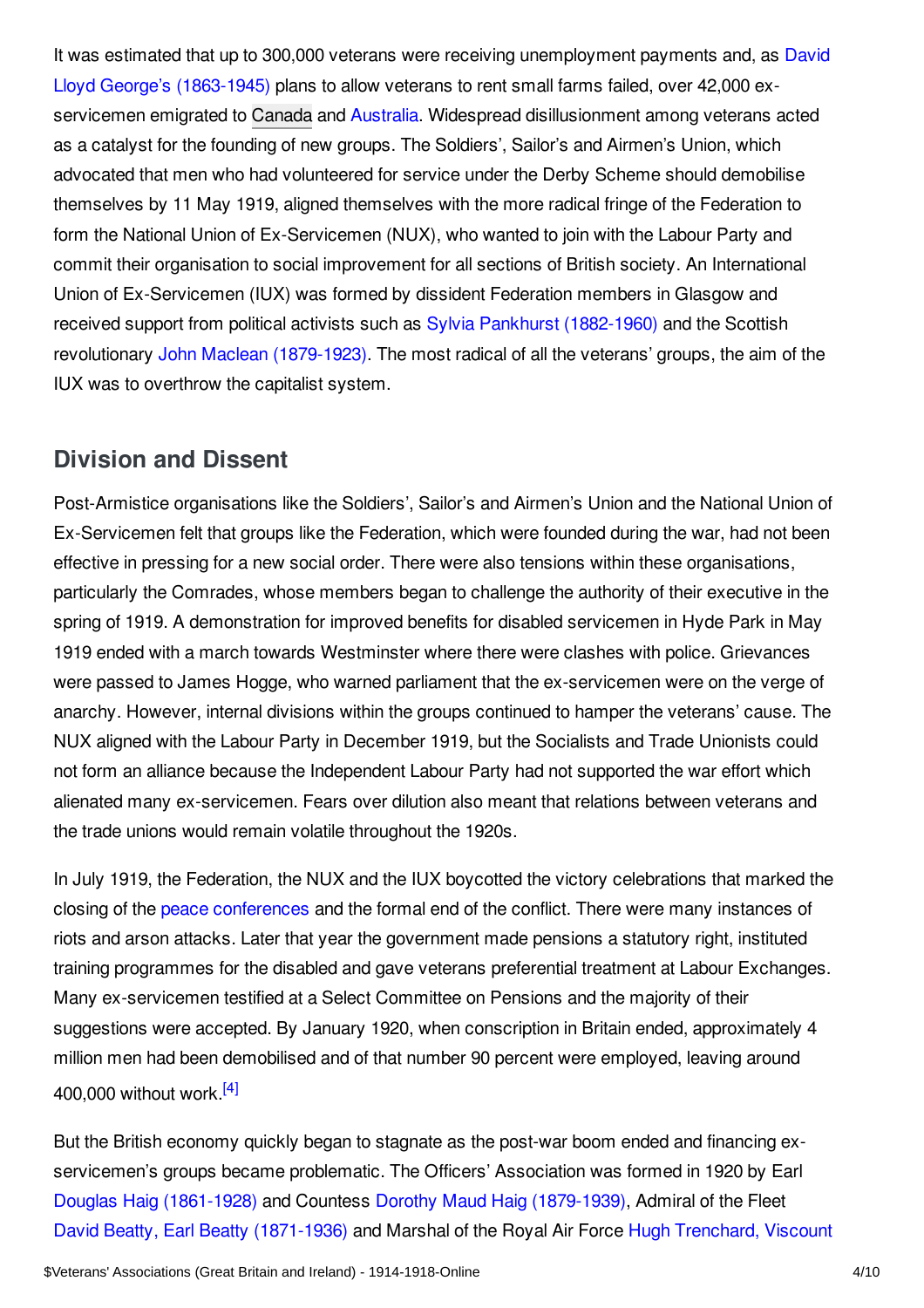Trenchard (1873-1956) and the city of London, to raise public subscriptions for former officers in need, but this merely added to the number of veterans' groups, all of which were becoming increasingly isolated and struggled to keep their memberships active. After several months of negotiation, in the spring of 1921, the Association, the Comrades, the Federation and the Officers' Association agreed to unite in order to form the British Legion. The IUX and NUX both declined to join and disbanded by the end of 1921.

<span id="page-4-1"></span>The creation of the British Legion ended division and competition among ex-servicemen's groups and the organisation became the single voice of British veterans. Field Marshal Sir Douglas Haig was appointed its President, the Prince of Wales, later known as Edward VIII, King of Great Britain (1894-1972), became Patron, and a British Legion branch comprised of [representatives](/index/names/118528963) from each political party was founded in the House of Commons. Haig desired that the creation of the British Legion would have a calming influence at a politically inflammatory time. By reproducing the camaraderie of the trenches he explained that the organisation would appeal to ex-servicemen who "realise the nobility of service, to enrol themselves to win the peace, even as they won the war."<sup>[\[5\]](#page-8-6)</sup> He admitted that "subversive tendencies are still at work" but that the concerns over potentially disruptive servicemen would be quelled by the Legion which would "foster the spirit of self-sacrifice which inspired servicemen to subordinate their individual welfare to the interests of the Commonwealth."<sup>[\[6\]](#page-8-7)</sup> Haig was determined to remain aloof from politics and that the Legion "should be Imperial and in no sense partisan."<sup>[\[7\]](#page-8-8)</sup> In its first year the membership of the British Legion numbered 18,106 and reached around 400,000 in 1938. Other new groups were founded, such as the Labour League of Ex-Servicemen (1927) and the Limbless Ex-Servicemen's Association (1932), but none threatened the dominance of the British Legion which generally sought to avoid controversial domestic and foreign issues.

## <span id="page-4-3"></span><span id="page-4-2"></span><span id="page-4-0"></span>**The British Legion and Remembrance in the Interwar Years**

Once the wreath-laying and marching has finished, the national [remembrance](/article/commemoration_cult_of_the_fallen_great_britain_and_ireland) schedule concludes at the Royal Albert Hall with the British Legion's "Festival of Remembrance." The history of the Festival of Remembrance provides a fascinating insight into the debates over the ways in which the war was commemorated in the 1920s. The tradition of an annual concert on Armistice night began in 1921, the same year the British Legion began the mass production and sale of [poppies](/article/poppy). The first commemorative concert was staged at the Royal Albert Hall on Armistice Night 1923. It was organised by the Manchester-born cellist and composer John Foulds [\(1880-1939\)](/index/names/124350127) and the musician Mary Maud MacCarthy [\(1882-1967\).](/index/names/1072583151) The centrepiece was Foulds' *World Requiem* (Opus 60), which he had written from mid-1919 to April 1921. MacCarthy was an Irish-born professional violinist with links to prominent socialists and members of the [Suffragette](/article/suffragettes) movement. The phrase "Festival of Commemoration" was first used by MacCarthy who was the driving force behind the Albert Hall Armistice Night concerts in the mid-1920s.

The *World Requiem* was the most ambitious composition Foulds would write in his career, both in \$Veterans' Associations (Great Britain and Ireland) - 1914-1918-Online 5/10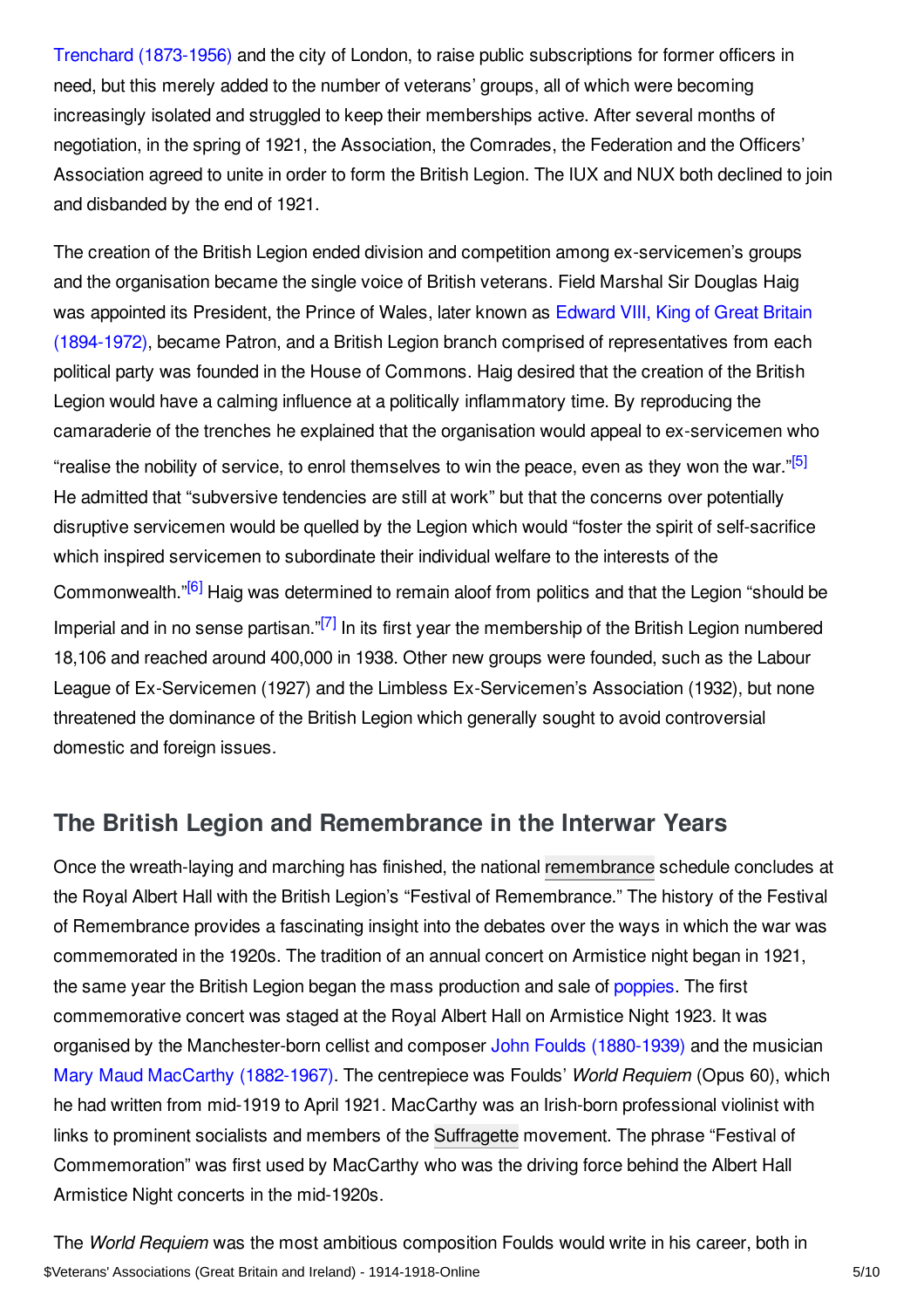terms of length and the unprecedented number of performers required. It was agreed that the royalties from the annual performances would be donated to the British Legion for an initial term of five years. The piece was intended to stand as a national musical monument to the dead of the First World War, with a presentation copy of the programme entitled, "A Cenotaph in Sound. In Memory 1914-18." The citation in the score reads, "A tribute to the memory of the Dead – a message of consolation to the bereaved of all countries." With a running length of approximately two hours, the *World Requiem* was written for 1,200 singers and instrumentalists. The piece used texts from multiple literary sources, including the Bible, *Pilgrim's Progress,* Hindu poetry and some contemporary free verse.

The first performance in 1923 was attended by the George V, King of Great Britain [\(1865-1936\)](/index/names/118690469) and Mary, Consort of George V, King of Great Britain [\(1867-1953\)](/index/names/118869701), as well as by the Prince of Wales in his role as patron of the British Legion. In 1924 there were talks of performances of the *World Requiem* being arranged in Seattle, Vancouver, Sydney and Bombay, and broadcasts by the BBC. It was also known that Haig had requested that this would be a piece of [music](/article/music) which could be performed simultaneously in the United Kingdom every Armistice Day. Ahead of the second "Festival Commemoration," performance of the *World Requiem* at the Royal Albert Hall on Armistice Night 1924, the British Legion's Appeal Department ran a campaign to encourage local musical groups to perform the *World Requiem* on Armistice Night throughout the United Kingdom. The Legion sent out a letter written by Haig which asked local choirs to establish and maintain annual Festival Commemoration Performances of all or portions of the *World Requiem*, in aid of the Haig Appeal for ex-servicemen of all ranks.

The relationship between the British Legion and Foulds appears to have broken down in the mid-1920s. The exact reasons for this remain unclear, but archival evidence appears to suggest that the financial cost to the Legion of putting on the Armistice concert had become a key concern. Fundraising concerts were an important source of income for the British Legion during the first years of the organisation's existence. In addition to the annual Festival of Remembrance concerts, the Legion also held regional and national band contests to bring in much needed revenue to the charity, with the results of the competitions and the amounts raised reported in the *British Legion* journal. As a result of the disagreement with Foulds, the *World Requiem* was not performed in the Royal Albert Hall on Armistice Night 1925, but a performance did go ahead at the Queen's Hall.

## <span id="page-5-2"></span><span id="page-5-0"></span>**Contested Remembrance**

<span id="page-5-3"></span><span id="page-5-1"></span>The British Legion obtained its Royal Charter in 1925. By this time the organisation believed the change from "Mafficking"<sup>[\[8\]](#page-8-9)</sup> and uncontrolled rejoicing on 11 November had taken seven years to stabilise, but that the change had occurred and was seen as a "great opportunity"<sup>[\[9\]](#page-8-10)</sup> for the organisation. The *British Legion* journal asserted that, "Never before has the whole Nation – nay the whole Empire – shown itself so completely in unison in its desire to do homage to the dead whilst assisting the living."<sup>[\[10\]](#page-8-11)</sup> In reality, people were less united on the question of commemoration, a fact \$Veterans' Associations (Great Britain and Ireland) - 1914-1918-Online 6/10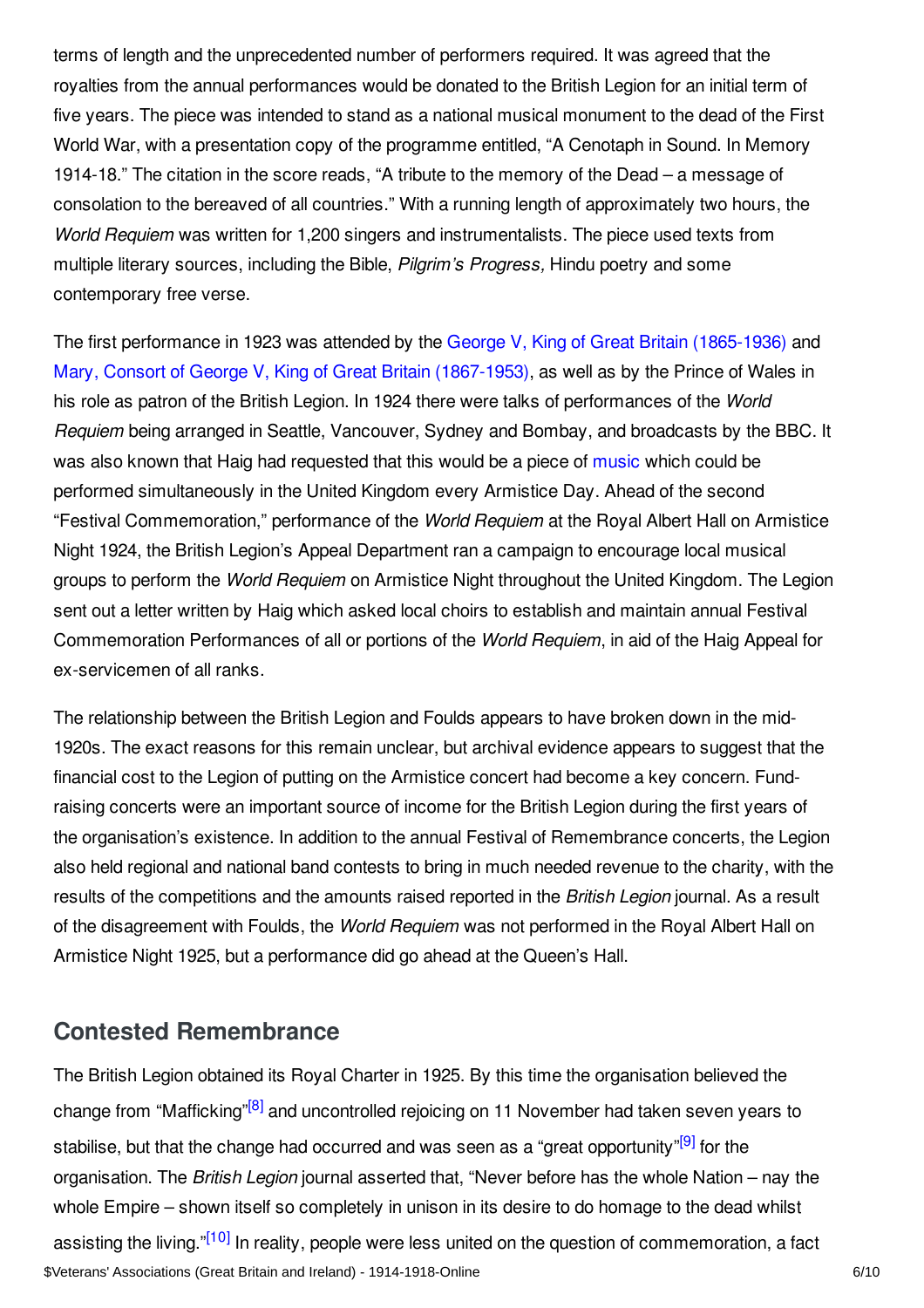revealed by a dispute between the *Daily Mail* and *Daily Express* set against a backdrop of class antagonism, unemployment, strikes and economic instability. While the *Daily Mail* supported the *World Requiem* and the solemn nature of all remembrance rituals, the *Daily Express* believed that the daytime commemorative ceremonies were sufficient to honour the dead and, in an echo of the motto of the British Legion, the evening should allow the nation to focus on the living. The *Daily Express,* owned by the Canadian magnate and former Minister of Information Max Aitken, Lord [Beaverbrook](/index/names/118657798) (1879-1964), decided that the tone of previous celebrations had been too elitist and sombre.

From 1927 the *Daily Express* secured the Royal Albert Hall for the annual Armistice Night concert. The paper's two year tenure of the event marks a clear change in tone of the character of British national remembrance on Armistice Night. By 1927 the Home Office, the War Office and the Admiralty felt that the ex-service community should be more fully represented at the [Cenotaph](/article/cenotaph) ceremony which had been held every November since 1920, and British Legion Headquarters were asked to organise an ex-service parade past the monument. In the same year, the *Daily Express* approached the Legion suggesting there should be a corresponding evening event – a reunion rally of ex-servicemen and women in the Albert Hall. The Legion's National Executive Council agreed. The event would include the singing of congregational hymns and the demand for tickets was huge. Owing to this high demand, places had to be limited to those who had served in war areas and British Legion Headquarters allotted seats for the event by Divisions. Ultimately, as many as 10,000 veterans attended. Once the singing was finished the assembly filed out of the Albert Hall for a torch lit "All London" march to the Cenotaph. Led by the Prince of Wales, once the procession reached Knightsbridge the "immense column" was joined by a large number of veterans who had been unable to secure tickets for the Albert Hall and had instead gathered in Hyde Park. On the way to the Cenotaph the *British Legion* reported that the column had been joined by "enthusiastic and appreciative Londoners" which swelled the column's numbers and was proof that "the people of London had risen in their masses to march with the British Legion."<sup>[\[11\]](#page-8-12)</sup> However, Armistice Night 1927 was the only time the running of the Festival was in the sole hands of the *Daily Express.* Serious concerns about the march and the Prince's safety meant that the following year the event was organised by the British Legion's General Secretary.

## <span id="page-6-1"></span><span id="page-6-0"></span>**The British Legion from the Inter-war Period Onwards**

The post-war period was a difficult time for the British Legion. High unemployment from 1921, particularly among ex-servicemen, was the Legion's greatest post-war challenge. It was estimated that out of 2 million unemployed men, 600,000 were veterans. The Legion sought to protect vulnerable ex-servicemen and their families while at the same time trying to change the circumstances which caused the misery. British Legion branches established local Relief Committees in an attempt to support ex-servicemen and their dependents who would otherwise be reliant on the Poor Law. A loan scheme was founded to help veterans start their own businesses. Campaigning continued for disabled and [shell-shocked](/article/shell_shock_trauma) soldiers to obtain pensions, a TB treatment \$Veterans' Associations (Great Britain and Ireland) - 1914-1918-Online 7/10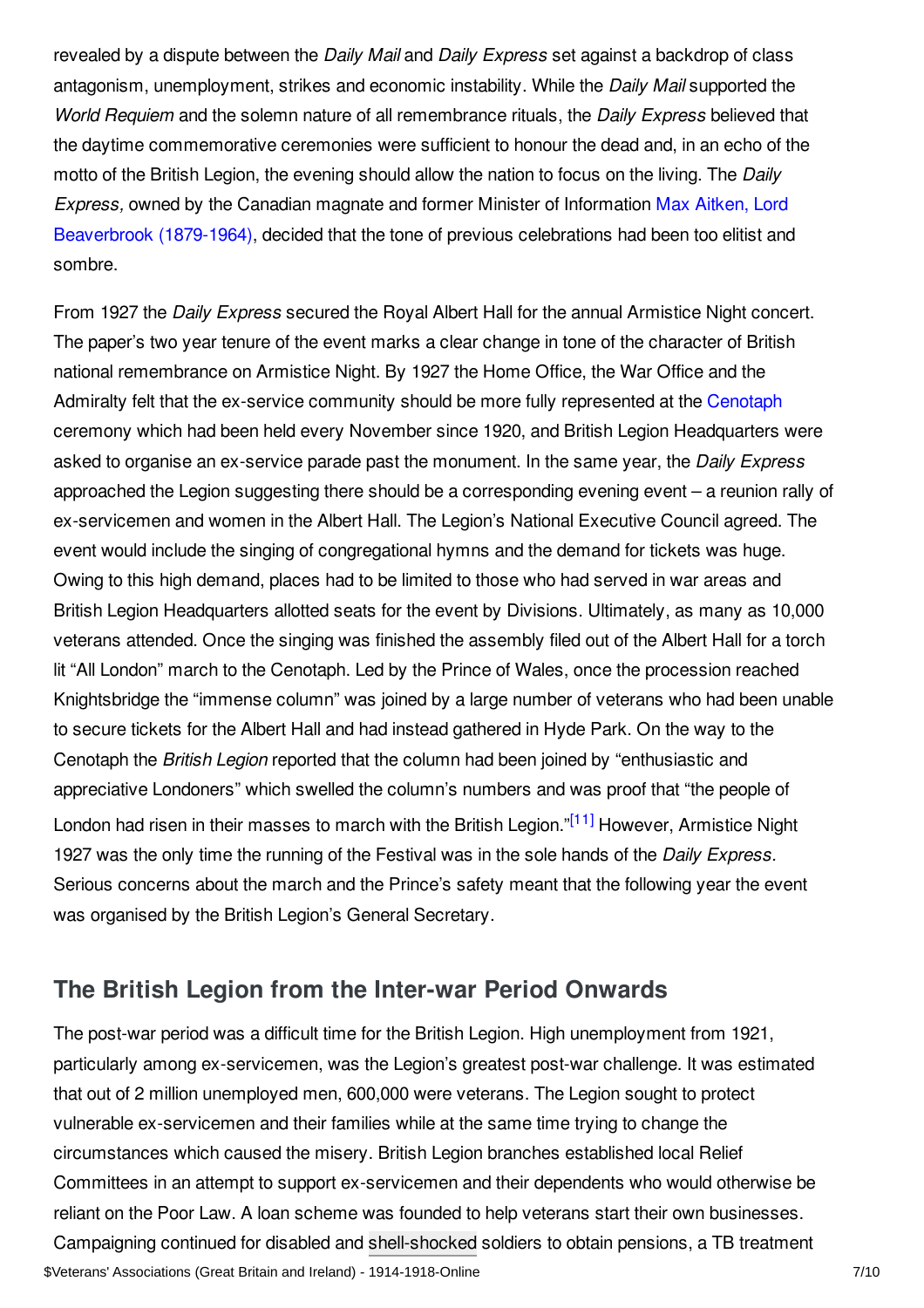<span id="page-7-1"></span>centre was established and pilgrimages to the former battlefields were funded and organised.<sup>[\[12\]](#page-8-13)</sup>

<span id="page-7-2"></span>However, some historians have downplayed the significance and popularity of the British Legion in the immediate post-war period. Membership never exceeded 500,000, approximately 10 percent of the total number of British men who fought for Britain in the 1914-1918 period and a very small number in comparison to France where 3 million ex-servicemen joined a similar organisation.<sup>[\[13\]](#page-8-14)</sup> Reasons given for this lack of popularity include the Legion's determination to remain detached from politics, the perceived dominance of officers and the lack of success in its campaigning with the exception of the Poppy Appeal.<sup>[\[14\]](#page-8-15)</sup>

<span id="page-7-4"></span><span id="page-7-3"></span>The events of the Miners' Strike and the General Strike in 1926 forced the Legion into committing to political action regarding pensions and employment policy which fundamentally changed its character. On 8 May 1926 the General Secretary Colonel Heath called upon members to help man national services including public transport. A statement printed in *The Times* "calls upon all exservicemen who saved the country in the war, to come forward once more and offer their services in any way that may be needed by the authorities."<sup>[\[15\]](#page-8-16)</sup> This led to a serious deterioration in the relationship between the Legion and the Officers' Association. In January 1930 the *Sunday Express* attacked the Legion over its use of funds and argued that trading activities were being mismanaged. The charges followed the Legion's National Executive Council's summary dismissal of the Metropolitan Area Organizing Secretary after loss of funds in the area. The *Sunday Express* asserted that there might be flaws in the financial affairs of the Legion, particularly its investments in businesses, a number of which had failed. The paper also called for the disclosure of salaries of British Legion staff and subsistence allowances for disabled servicemen. John Jellicoe, Earl Jellicoe [\(1859-1935\),](/index/names/11877610X) who had served as Admiral of the Fleet during the war, was forced to respond and defend the financial security of the organisation in the strongest of terms.<sup>[\[16\]](#page-8-17)</sup>

## <span id="page-7-5"></span><span id="page-7-0"></span>**Conclusion**

After the tumultuous interwar years the British Legion survived a second war. Today it continues to lead Britain's national calendar of remembrance with the Poppy Appeal, the Remembrance Day march past the Cenotaph and the Festival of Remembrance concerts at the Royal Albert Hall. The British Legion continues to work for the benefit of all ex-servicemen and their dependents and offers support and guidance for those leaving the services as well as the injured and bereaved from more recent conflicts.

Emma Hanna, University of Kent

#### Section Editor: Edward [Madigan](https://encyclopedia.1914-1918-online.net/contributors/Edward_Madigan)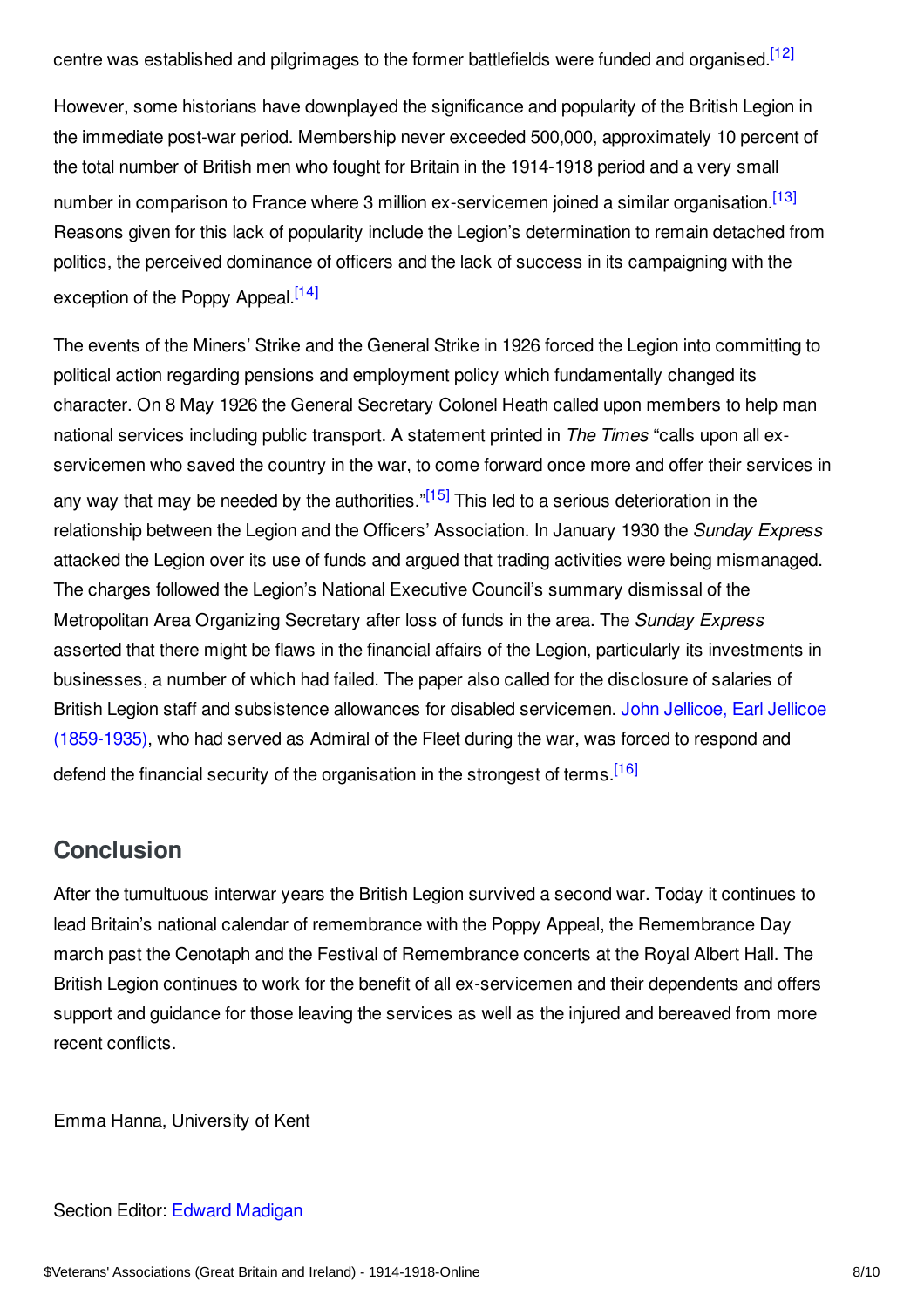#### <span id="page-8-0"></span>**Notes**

- <span id="page-8-2"></span>1. [↑](#page-1-2) Ward, Stephen (ed.): The War Generation: Veterans of the First World War, London 1975, pp. 10-12.
- <span id="page-8-3"></span>2. [↑](#page-2-1) Bottomley quoted in Ward, The War Generation 1975, p. 18.
- <span id="page-8-4"></span>3. [↑](#page-2-2) Ward, The War Generation 1975, pp. 18-20.
- <span id="page-8-5"></span>4. [↑](#page-3-1) Claxton, Major General P.F.: The Regular Forces Employment Association (National Association for the Employment of Regular Soldiers, Sailors and Airmen) 1885-1985, p. 21.
- <span id="page-8-6"></span>5. [↑](#page-4-1) DeGroot, Gerard: Blighty: British Society in the Era of the Great War, London 1996, pp. 344- 345.
- <span id="page-8-7"></span>6. [↑](#page-4-2) DeGroot, Gerard: Blighty: British Society in the Era of the Great War, London 1996, pp. 344- 345.
- <span id="page-8-8"></span>7. [↑](#page-4-3) DeGroot, Gerard: Blighty: British Society in the Era of the Great War, London 1996, pp. 344- 345.
- <span id="page-8-9"></span>8. [↑](#page-5-1) British Legion Journal 5/6, December 1925, p.1. The term 'Mafficking' dates from Britain's involvement in the Second Boer War (1899-1902) and refers to boisterous and uncontrolled rejoicing by the public after the news that the siege of the British-held town of Mafficking had been relieved in 1900.
- <span id="page-8-10"></span>9. [↑](#page-5-2) British Legion Journal 5/6, December 1925, p.1.
- <span id="page-8-11"></span>10. [↑](#page-5-3) British Legion Journal 5/6, December 1925, p.1.
- <span id="page-8-12"></span>11. [↑](#page-6-1) British Legion Journal 7/6, December 1927, p.1.
- <span id="page-8-13"></span>12. [↑](#page-7-1) Harding, Brian: Keeping Faith: The History of the Royal British Legion, Yorkshire 2001, pp. 69-87.
- <span id="page-8-14"></span>13. [↑](#page-7-2) DeGroot, Blighty 1996, p.345.
- <span id="page-8-15"></span>14. [↑](#page-7-3) DeGroot, Gerard: Back in Blighty: The British at Home in World War I, London 2014, pp. 344- 345.
- <span id="page-8-16"></span>15. [↑](#page-7-4) Wootton, Graham: The Official History of the British Legion, London 1956, p.90.
- <span id="page-8-17"></span>16. [↑](#page-7-5) Wootton, Graham: The Official History of the British Legion, London 1956, pp. 328-329.

#### <span id="page-8-1"></span>**Selected Bibliography**

Barr, Niall: **The lion and the poppy. British veterans, politics, and society, 1921-1939**, Westport 2005: Praeger [Publishers.](https://encyclopedia.1914-1918-online.net/bibliography/PJT4RH28)

Claxton, P. F. / Regular Forces Employment Association: **The Regular Forces Employment Association (National Association for [Employment](https://encyclopedia.1914-1918-online.net/bibliography/NA3PQ4VK) of Regular Sailors, Soldiers and Airmen), 1885-1985**, London 1985: Regular Forces Employment Association.

De Groot, Gerard J.: **Back in [Blighty.](https://encyclopedia.1914-1918-online.net/bibliography/9GTBMX3K) The British at home in World War One**, London 2014: Vintage Books.

De Groot, Gerard J.: **Blighty. British society in the era of the Great War**, London; New York 1996: [Longman.](https://encyclopedia.1914-1918-online.net/bibliography/9SUC4JTG)

Gregory, Adrian: **The silence of memory. Armistice Day, 1919-1946**, Oxford; [Providence](https://encyclopedia.1914-1918-online.net/bibliography/7V4CZXNC) 1994: Berg.